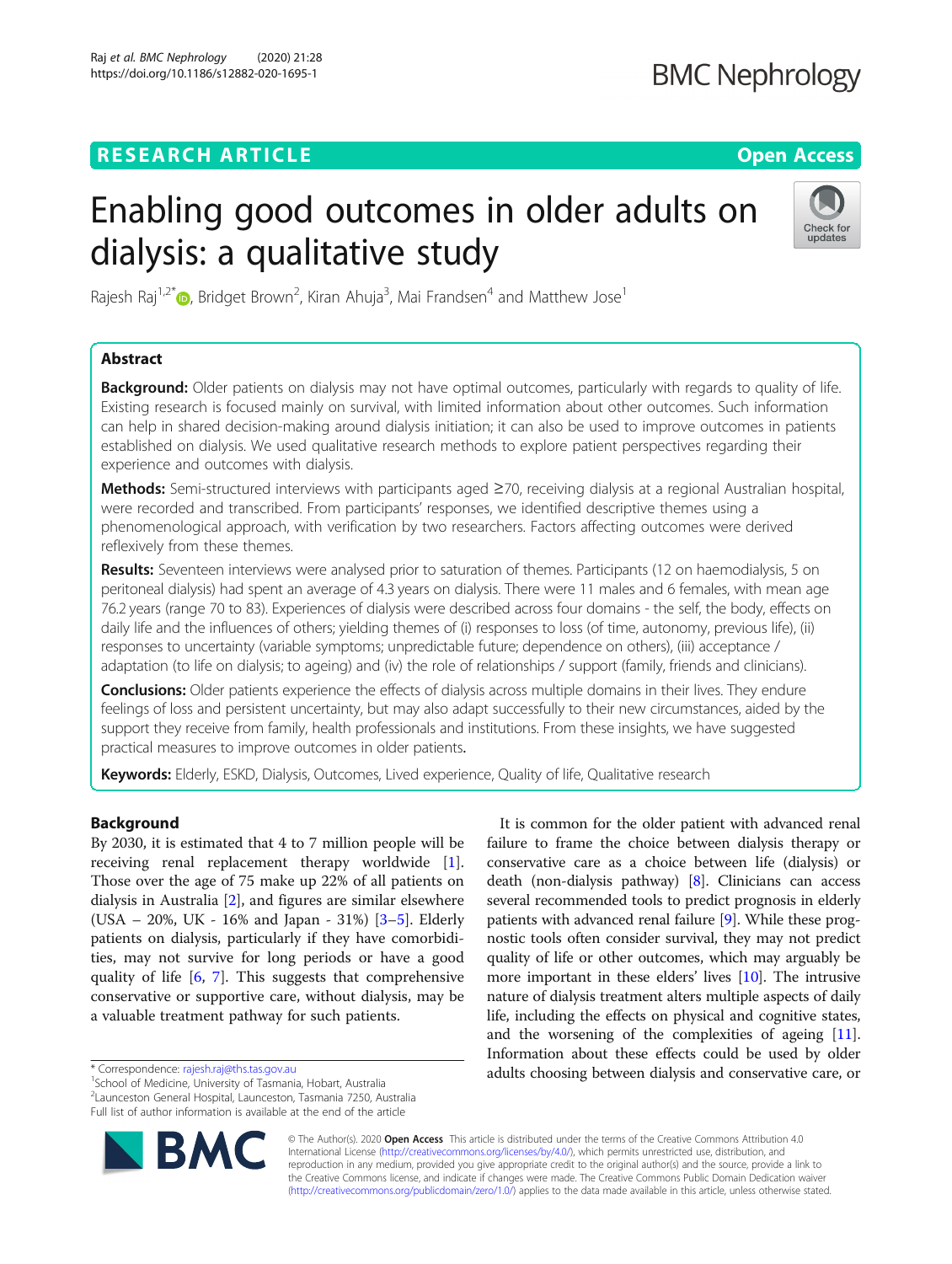be used to suggest interventions to improve outcomes for patients already on dialysis [\[12\]](#page-10-0).

In adapting to a major illness, the older patient is likely to have different priorities and coping strategies compared to their younger counterparts [\[13\]](#page-10-0). After starting dialysis some older patients appear to thrive, while others enter a progressive spiral of deterioration, dependency and repeated hospitalisation [[14](#page-10-0)]. These qualitative and individual consequences of dialysis are hard to predict. In order to understand factors influencing these outcomes, distinct from survival or mortality, we considered that an exploration of the patient's perspective would yield useful insights [[15](#page-10-0)]. In this article, we report the results of a qualitative research study that used semi-structured interviews to document older patients' experiences of dialysis and outcomes.

# Methods

# Study population, recruitment and sampling

A convenience sample of eligible participants was recruited from among patients under the care of a regional Australian hospital. Participants were eligible to participate if they were aged over 70 years and were being treated with haemodialysis (HD) or peritoneal dialysis (PD) for more than 3 months. Exclusion criteria included patients judged by their treating physician to be too unwell or cognitively impaired to participate; and patients unable to converse in English. The research protocol was approved by the Tasmanian Human Research Ethics Committee (H0014515).

Potential participants were invited to the study by the research nurse in person, provided information sheets and given the opportunity to read and ask questions of the study. Interested participants were then asked to sign a consent form. Face-to-face interviews were conducted at a time and place convenient to the participant. Interviews lasted approximately 45 min (range 30 to 75 min) and were audio recorded. Demographic data collected included age, gender, mode of treatment, years spent on dialysis, primary and secondary diagnoses (presented as the Charlson Comorbidity index) and laboratory parameters

including haemoglobin, albumin, C-reactive protein, phosphate and weekly Kt/V reflecting dialysis adequacy for HD patients [\[16](#page-10-0)].

# Interviews

Questions for the semi-structured interviews were derived from informal email surveys of experienced nurses and nephrologists prior to starting the research project (Table 1; also see Additional file [1](#page-9-0) in Supplementary files). The interviews were conducted face-to-face by a female registered nurse of 12 years' nursing experience, trained in conducting qualitative research interviews. Only the research nurse and participant were present at the interviews. Most interviews (14 of 17) were conducted in participants' homes; 3 interviews were conducted in a private room at the dialysis unit.

(The questions, recording equipment and transcription services were pilot-tested on a volunteer dialysis patient who was aged 52, and therefore not eligible for inclusion in the study).

# Data analysis

All interviews were audio-recorded and transcribed verbatim by external professional transcribing services (Outscribe Transcription Services, Australia). Transcripts were cross-checked for accuracy, and participants were offered the opportunity to read over their transcripts for accuracy (all declined). Transcribed interviews were then imported into data analysis software (NVivo qualitative data analysis Software; QSR International Pty Ltd., Australia. Version 10, 2014) to enable rigorous, low-error analysis of the transcribed text. The purpose of the analysis was to explore and describe the individual experiences and opinions of the participants with regards to dialysis treatment. A phenomenological approach was adopted, and iterative thematic analysis utilised to develop representative themes from the text.

Primary analysis of transcripts was conducted by author RR, utilising line-by-line coding to identify key concepts and issues. Codes / concepts were then grouped

Table 1 Interview questions derived from an informal survey of doctors and nurses

| Interview questions                                                                                                                       | Expected areas of interest for the study                                                                       |
|-------------------------------------------------------------------------------------------------------------------------------------------|----------------------------------------------------------------------------------------------------------------|
| 1. How are you doing on dialysis, and why?                                                                                                | Patient perspective of current outcome and contributing factors                                                |
| 2. How do the people around you influence you - at home,<br>or in the renal unit (doctors, nurses or other patients)?                     | Influence of family, friends, healthcare professionals or others on<br>living with dialysis as an older person |
| 3. How dependent / independent are you for: activities of<br>daily living; other practical things (money, food, transport)?<br>Who helps? | Exploration of the older patient's dependence on / independence<br>from social and institutional support       |
| 4. What are the best & worst things about life<br>(on dialysis & overall)?                                                                | The older patient's perspective of the salient aspects of life<br>on dialysis                                  |
| 5. How do you see yourself if you were not on dialysis?                                                                                   | Exploration of the impact of dialysis on life course in the elderly                                            |
| 6. What are your thoughts regarding the future or advance<br>care planning?                                                               | Patient perspectives of future outcomes and preparation for these                                              |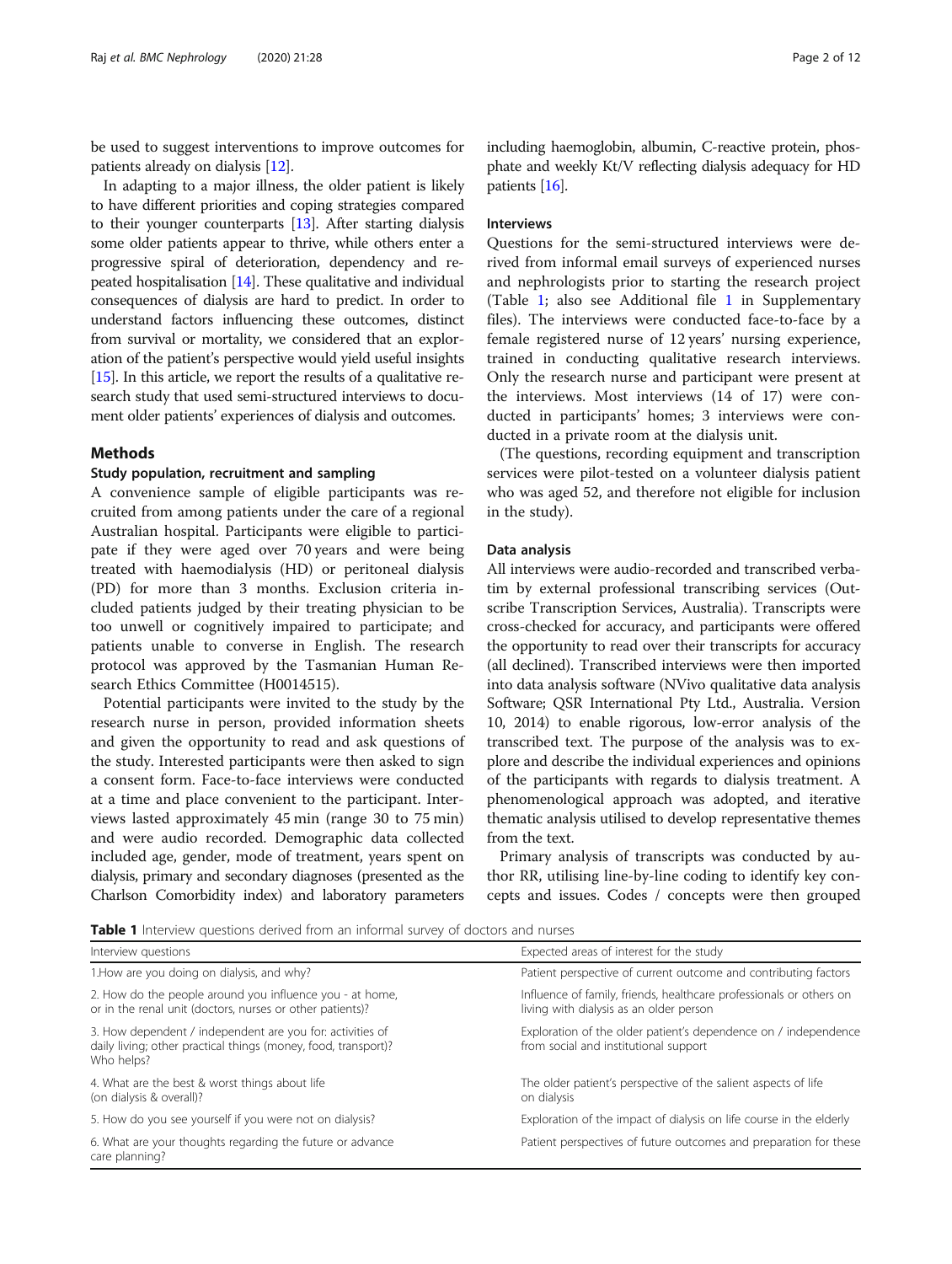into themes and categorized. A memo and project log were kept throughout this process. Supplementary analysis of the data by author MF was conducted to verify themes and domains identified by RR [[17\]](#page-10-0). Throughout this process there was reflexive consideration of the analysis and discussion between the two investigators [\[18,](#page-10-0) [19](#page-10-0)]. Key domains and major themes were identified via consensus of the authors. Interviews were conducted and analysed until there was saturation of themes, achieved after 17 participants were interviewed. Finally, potential predictive factors of outcome on dialysis were derived from the described experiences and themes by authors RR and MF (see Additional file [2](#page-9-0) in Supplementary files).

# Results

Transcripts from 17 interviews were analysed prior to saturation of themes. Summary characteristics of the study population and the details of individual participants are presented in Tables 2 and [3](#page-3-0) respectively.

Participants' reports of their experience of dialysis and its effects could be classified under four main domains: (i) the concepts of self, (ii) the physical body, including symptoms, (iii) effects on everyday life and (iv) participants' relationships with others. These descriptions are discussed in detail below.

# Dialysis and the self

"I don't know, I've forgotten what it's like not to be on dialysis". [Female, 75, on HD after failure of PD]

Dialysis was described as a very intrusive treatment, which had a significant impact on the concept of self,

Table 2 Summary characteristics of study population

| Characteristic                         | Patient Data ( $n = 17$ ) |
|----------------------------------------|---------------------------|
| Mean Age (SD)                          | 76.2 $(\pm 3.6)$          |
| Male / Female Gender (n)               | 11/6                      |
| Mean years on Dialysis (SD)            | 4.4 ( $\pm$ 2.5)          |
| Mode of dialysis - HD/PD (n)           | 12/5                      |
| Mean Charlson's Comorbidity Score (SD) | 5 ( $\pm$ 2)              |
| Mean Karnofsky Score (SD)              | 70 ( $\pm$ 10)            |
| Diabetes (%)                           | 35                        |
| Hypertension (%)                       | 70                        |
| Ischaemic Heart Disease (%)            | 24                        |
| Peripheral Vascular Disease (%)        | 42                        |
| Mean Biochemical parameters (SD)       |                           |
| Haemoglobin g/L                        | 114 $(\pm 10)$            |
| Albumin g/L                            | 33 ( $\pm$ 3)             |
| Phosphate mmol/L                       | $1.57(\pm 0.25)$          |
| Kt/V Urea (those on haemodialysis)     | $1.30 \ (\pm 0.12)$       |

caused major changes in lifestyle and altered the liferoles of most participants. For patients on peritoneal dialysis, there was frustration at having to go on the therapy every night, without significant breaks:

"Oh, I'd prefer to only do it, say, two or three nights a week, rather than doing it every night. For argument's sake, if you were in bed and wanted to jump out and run outside or run to the toilet or something you just hop out and go, don't you? You're not … I always say to my wife I'm tied up like a little dog in a kennel." [Male, 74, discussing staying in bed overnight for PD]

There was acknowledgement that undergoing treatment was necessary to preserve life and the self. The decision to start dialysis and subsequently to continue it, despite discomfort, was framed as a choice between living and dying, since participants interpreted that without dialysis, death was certain. Even though dialysis was 'chosen' as a treatment option, there was ambiguity about whether there was choice after all, since there really was no other option if the person wanted to stay alive.

"…no well I've got, well I've got a choice. I can have dialysis or go up the chimney!" [Male, 75, on HD]

Being on dialysis altered how some participants thought about good outcomes in their lives. When replying to questions about how they were doing on dialysis, some participants tended to frame themselves in terms of their illnesses and responses to treatment. For instance, they said that overnight treatments or dialysis sessions without interruptions or medical problems indicated that they were having a good outcome. Similarly, 'good' biochemical test results, trouble-free machine behaviour, or positive reports from healthcare professionals implied positive outcomes for some, suggesting a shift from internal to external, 'medicalized' determinants of one's status.

When asked about the reasons for their perceived good outcomes, participants cited their own personal factors. Prominent among these descriptions was the characterisation of themselves as independent entities that regained control over life's events. Several participants described themselves as 'stubborn', 'obstinate' or 'a fighter'. These narratives about control over life's events was the most frequently coded theme. A personality that remained independent yet adapted to adversity and carried on was cited as a reason for doing well on dialysis.

"Yeah. I'm just one of those people that feel you've got to, you know, get on with life and get on, you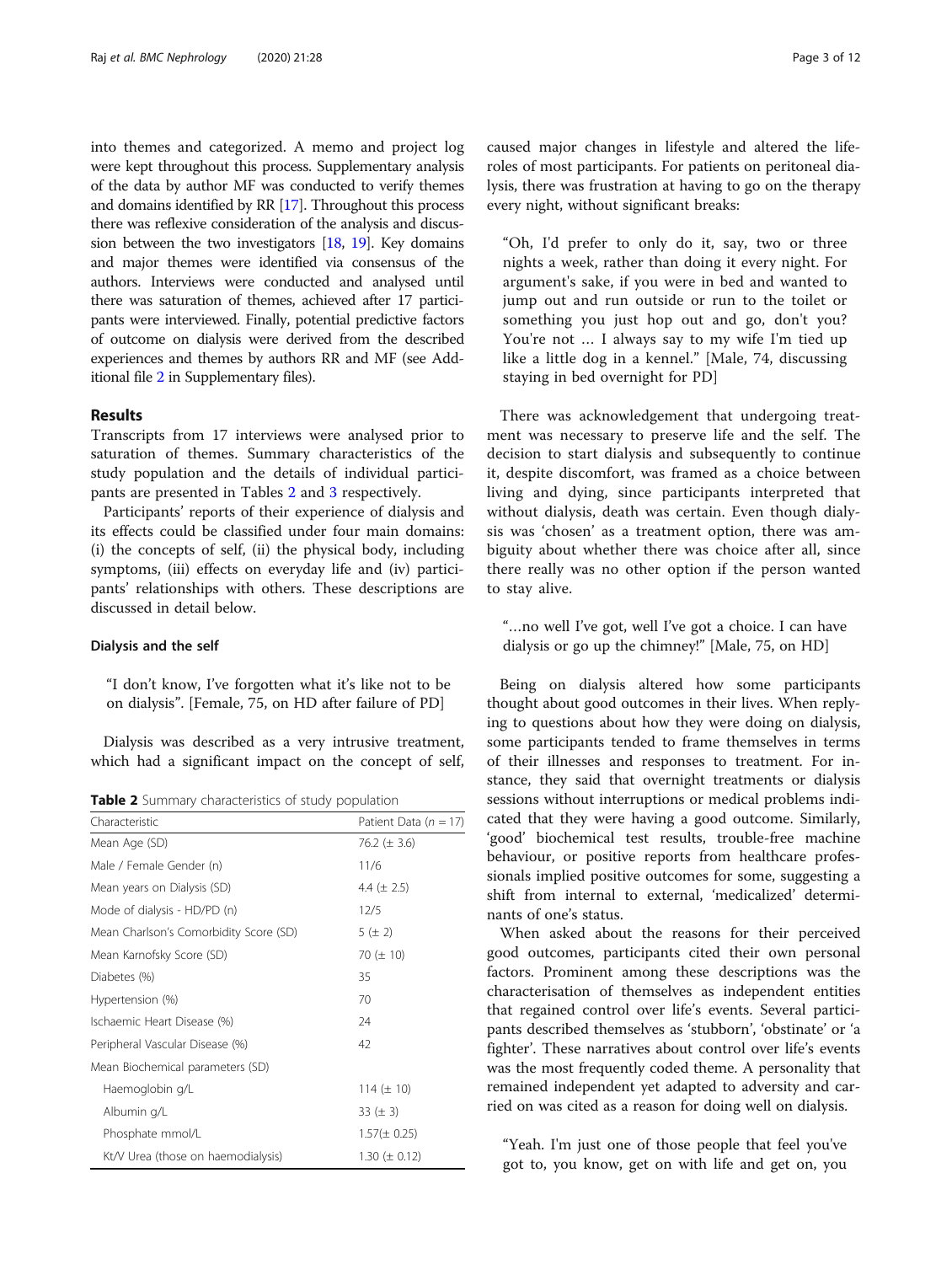<span id="page-3-0"></span>Table 3 Individual Participant Characteristics

| #              | Age/<br>Sex | Education     | Cause of<br><b>ESKD</b> | <b>CCM</b>              | Other Illnesses <sup>a</sup> | <b>KPS</b> | Years on<br>dialysis | Modality | Interview<br>$\text{duration}^{\text{b}}$ | Hb  | Albumin | <b>CRP</b> | PO <sub>4</sub> | Kt/V   |
|----------------|-------------|---------------|-------------------------|-------------------------|------------------------------|------------|----------------------|----------|-------------------------------------------|-----|---------|------------|-----------------|--------|
|                | 82/M        | Year 4        | Unknown                 | 3                       | Gout                         | 60         | 2                    | HD       | 45.36                                     | 105 | 38      | 3          | 1.54            | 1.29   |
| 2              | 75/M        | Year 8        | Chronic GN              | 3                       |                              | 80         | 4                    | HD       | 49.15                                     | 110 | 35      | 15         | 1.83            | 1.36   |
| 3              | 73/M        | High school   | <b>Diabetes</b>         | 7                       |                              | 60         | 9                    | HD       | 49.33                                     | 130 | 35      | 5          | 1.16            | 1.11   |
| $\overline{4}$ | 78/M        | High school   | <b>Diabetes</b>         | 7                       | Ulcerative Colitis           | 70         | $\overline{4}$       | HD       | 51.51                                     | 110 | 37      | 6          | 1.48            | 1.24   |
| 5              | 75/M        | High school   | Hypertension            | 8                       |                              | 50         | 4                    | HD       | 60.20                                     | 107 | 32      | 11         | 1.82            | 1.56   |
| 6              | 71/M        | Year 10       | PAN                     | 5                       | Deafness                     | 70         | $\overline{4}$       | PD/HD/Tx | 40.40                                     | 138 | 33      | 15         | 1.78            | $\sim$ |
| 7              | 75/F        | High school   | Hypertension 6          |                         | Hyperthyroidism, MD          | 60         | 8                    | HD/PD    | 37.25                                     | 116 | 24      | 26         | 1.89            | 1.16   |
| 8              | 80/F        | Year 8        | Hypertension            | $\overline{4}$          | Aortic Stenosis              | 60         | $\mathfrak{D}$       | HD       | 36.47                                     | 128 | 34      | 8          | 1.87            | 1.32   |
| 9              | 78/M        | High school   | Hypertension 8          |                         |                              | 80         | 3                    | HD       | 61.30                                     | 112 | 35      | 4          | 1.26            | 1.25   |
| 10             | 70/F        | Year 8        | <b>Diabetes</b>         | 5                       |                              | 80         | 3                    | PD       | 49.49                                     | 121 | 32      |            | 1.32            |        |
|                | 83/M        | None          | Hypertension            | $\overline{4}$          | Gout, diverticulitis         | 60         | $\mathfrak{D}$       | PD       | 36.38                                     | 109 | 32      | 5          | 1.6             |        |
| 12             | 79/F        | Year 8        | Hypertension 5          |                         |                              | 80         | 3                    | PD       | 37.20                                     | 107 | 36      | 4          | 1.3             |        |
| 13             | 75/F        | High school   | <b>MSK</b>              | 3                       |                              | 80         |                      | HD       | 42.32                                     | 112 | 33      | 9          | 1.82            | 1.33   |
| 14             | 75/F        | Year 10       | <b>Diabetes</b>         | 5                       |                              | 60         | $\mathfrak{D}$       | HD       | 39.21                                     | 105 | 31      | 13         | 1.57            | 1.25   |
| 15             | 78/M        | Middle school | Hypertension            | 7                       | Parkinsonism                 | 60         | 6                    | HD       | 36.40                                     | 111 | 35      | 4          | 1.17            | 1.26   |
| 16             | 78/M        | High school   | IgAN                    | 3                       | Hypothyroidism, DVT          | 70         | 2                    | HD       | 52.13                                     | 107 | 32      | 7          | 1.56            | 1.46   |
| 17             | 74/M        | High school   | Hypertension            | $\overline{\mathbf{3}}$ | Coarctation of Aorta         | 80         | 9                    | PD       | 35.30                                     | 109 | 31      | 11         | 1.72            |        |

M Male, F Female, ESKD End-stage Kidney Disease, CCM Charlson's Comorbidity Score [\[16](#page-10-0)], KPS Karnofsky Performance Scale [\[20\]](#page-10-0), Tx Transplant, Hb Haemoglobin(g/L), CRP C-reactive protein, PO<sub>4</sub> Phosphate, MD Macular degeneration, DVT Deep Vein Thrombosis, IgAN Immunoglobulin A nephropathy <sup>a</sup>Other illnesses not included in Charlson's Comorbidity Score; <sup>b</sup> Interview duration in minutes

know, if you've got a problem, just deal with it yourself". [Male, 78, on HD]

Participants highlighted the importance of a positive attitude which enabled them to bear the difficulties of dialysis and ageing. Such an attitude was demonstrated in their refusal to worry about things, to take things in their stride, or in acknowledging that "the only one to help me is myself". Participants spoke of never 'thinking negative'. As one participant said, there's "no point worrying it".

"I don't let anything worry me, and I take everything in my stride, I don't go sulking to somebody about this or about that, I just put up with it all. And [my nurse] says, you've got a good attitude". [Female, 75, on HD]

In response to questions about the future, the older age of participants in this study was reflected in their attitudes towards mortality and death. Several participants demonstrated a pragmatic approach; they acknowledged that life was limited, and some declared that they did not fear death.

"Just wait for the sun to rise the next day and we'll live that one as it comes. That's all you can say. Because we don't know how long we've got…..I don't think I've got that much left, really. Too bad to worry about it now". [Male, 78 on HD]

Whereas all patients acknowledged the difficulties of living on dialysis treatment, most patients stated that they were doing well. They described adapting successfully and valued the lives they led on dialysis, despite all the difficulties. They accepted the necessity of dialysis treatment and adjusted their lives around the treatment, sometimes calling on family or healthcare personnel to help in their transition. For some such patients, stopping treatment and accepting eventual death was considered "giving up" of a valuable life.

"Oh, life's too valuable to turn around and do a silly thing like that. Throw the sponge in like that, just get sick of it like that…" [Male, 73, on HD]

# Dialysis and the body

"Well, it's hard to define because I have a problem – like, renal problem – right? And I also have an old age problem." [Male, 82, on HD]

Our participants frequently mentioned the effects of persistent symptoms and progressive physical deterioration, compounded by the effects of growing older. This impacted on their ability to do things they had done earlier - a loss felt by several participants. Progressive loss of vision, worsening mobility and persistent fatigue were among the problems mentioned. Participants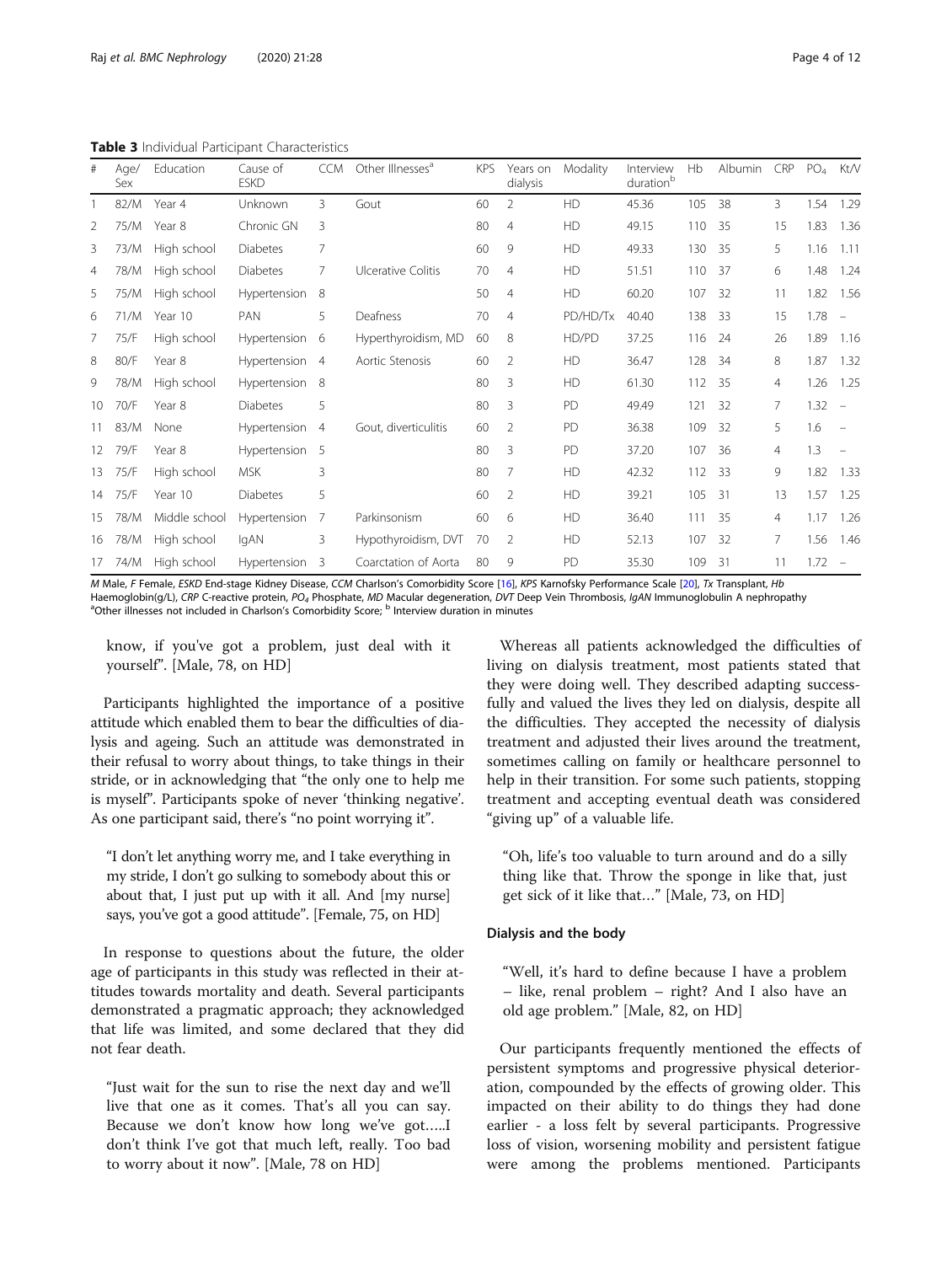reported being now unable to read, drive or do things around the house unaided. Those on peritoneal dialysis also felt their physical restrictions acutely when they needed to handle their heavy bags of dialysis fluid.

"Just doing me housework and all that, you know. I used to do everything all at once, now I can't. Getting old." [Female, 70, on PD]

Not all participants had relief from bodily symptoms after starting dialysis, and this led to contrasting perspectives regarding symptoms and their impact on the experience of dialysis. On the one hand, a subset of interviewees remembered being severely symptomatic with renal failure prior to beginning regular dialysis treatments and were grateful that starting therapy made them feel much better. They continued dialysis, despite its difficulties, because they did not want to once more feel as bad as they had prior to the initiation of dialysis.

"And I feel a lot better than what I did. But if you could have seen me before I got on dialysis, it was dreadful. Yeah." [Female, 75, on HD]

On the other hand, there were others who developed a new set of symptoms as a result of the dialysis procedure itself - intolerance of fluid removal, the pain and uncertainty around inserting needles into the arteriovenous fistula (used for hemodialysis access) and the need to sometimes rest in bed for long periods after each dialysis session. The symptoms were unexpected for some patients, who had expected that dialysis would actually make them feel better.

"Well everybody tell me I'll feel real good after it, but you don't…No they told us that you know first off they said you'll feel better and everything but you don't." [Male, 78, on HD]

A third group of participants had pre-existing bodily symptoms from other illnesses - such as low back pain, or diabetic complications - which did not improve, and even worsened the experience of dialysis. Patients troubled by worsening physical status, and a severe symptom burden, often stated that they were not doing well on dialysis.

## Dialysis and its effects on daily life

Participants reported multiple effects on daily life as a result of being on dialysis. The amount of time spent on the treatment was repeatedly mentioned. Several participants were frustrated with having to remain immobile for the 4 h or so of hemodialysis or the longer overnight periods of peritoneal dialysis. Along with the hours

needed for treatment, those on hemodialysis also reported the time lost in travelling to and from the dialysis centre. In all, this left no time for other activities on dialysis days, especially if they felt unwell after dialysis and had to rest for a while afterwards.

The commitment to dialysis forced some to give up activities that they enjoyed, including travel, hobbies such as fishing, hunting or part-time work. Relatively inflexible dialysis schedules also meant that participants progressively withdrew from social engagements, thus significantly changing their social roles.

"But I'd spend, and I used to work behind the bar on a voluntary basis one night a week. There was always something to do and I've always got involved in things. And since I've been on dialysis … I had to give it away." [Male, 78, on HD]

Several participants commented on the cyclical nature of symptoms related to hemodialysis treatments. Significant tiredness was common, especially if there had been large fluid removals during the session. This tiredness slowly improved until the next day, when they felt much better, only to reappear the following day after the next dialysis treatment. These repeating cycles of severe fatigue and relative wellness contributed to the intrusive nature of dialysis. It prevented participants from committing to activities outside of dialysis. It also made them increasingly dependent on external help, especially during the days of postdialysis fatigue.

"...my kids used to say, ~You've got an extra day off. We can go off here, we can go there... but you don't, those days is when you feel like you want to have a bit of a rest or something because, as I said, you feel, you don't feel like you're full of bean." [Male, 82, on HD]

This episodic nature of symptoms was not prominent for patients on peritoneal dialysis. However, some patients described feeling more energy and better concentration in the mornings rather than later during the day.

The food and fluid restrictions imposed impacted participants' daily lives and their social interactions. Fluid restriction was difficult for some; participants had to be conscious about these restrictions all the time, particularly when eating outside the home (including when eating with family or friends). Others felt that fluid restriction contributed to symptoms such as constipation and this prompted them to be non-compliant.

"But it's hard, because I've been … with clubs and things like that, and to go and have a drink and a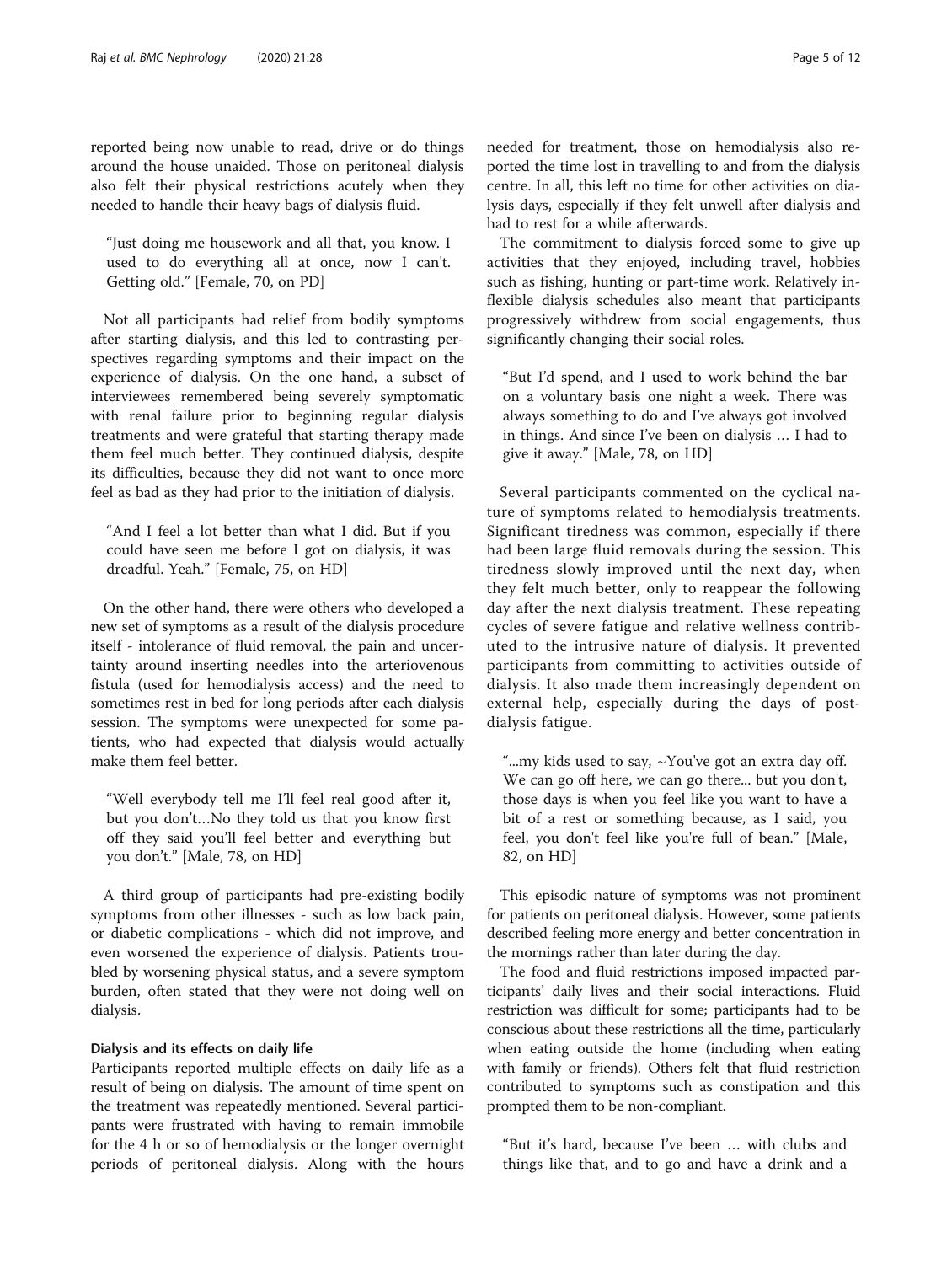cup of tea and, so now I'm not allowed to have it." [Male, 75, on HD]

A few participants understood the necessity of restricting fluids, and made necessary adjustments, believing that their adherence to fluid restriction enabled them to do well on dialysis. Families and friends also contributed to helping patients maintain their restricted diets. Peritoneal dialysis patients with preserved urine output did not report difficulties with fluid restriction.

Most of our participants were retired from work. One of them had his own business but reported that the time commitments of dialysis had forced him to hand over responsibility for everyday matters to others. Those who did not have financial stability reported difficulties with the increased expenses. This was particularly true for those that lived far from the dialysis unit if they had to pay transport charges. Some participants had to move homes to be nearer to the units, once again interfering with social connections.

## Dialysis and others

In this population of dialysis patients over the age of 70, relationships with others - partners, other family members, friends, neighbours and healthcare professionals were important in how they experienced life on dialysis.

The presence of a loving spouse or family members appeared to influence the decision to start and continue dialysis. As our cohort experienced increasing loss of physical abilities, people around them helped them cope. Many received help with activities in the house, including help with therapy for some patients on peritoneal dialysis. Others were assisted with chores such as tending to the garden or shopping at supermarkets. This support structure of family and friends had positive influences on how they coped with dialysis.

Friends and neighbours were also relevant to most participants, for both the practical benefits in and around the house as well as the psychological benefits of interacting and staying in touch. Some participants considered it important to maintain relationships not connected to their life on dialysis. Other participants mentioned that over time the staff and other patients and families at the dialysis became part of an extended group that they could relate to. Dialysis units provided an environment to meet more people. The shared experiences of dialysis, including the many restrictions, the long hours spent together at the unit and the similar interactions with healthcare personnel, strengthened these bonds. The camaraderie and humour lifted spirits.

"Yeah, I think so, it helps you with your, you talk about, well some will moan and groan about things, and some will just talk like happy-go-lucky, and just forget their illness, talk about other things…" [Female, 80, on HD]

Our participants all had close relationships with nurses, and acknowledged the central role played by nurses in their lives. For patients on haemodialysis, the nurse looking after them on the day had a significant impact - both on the conduct of dialysis (including needling of the AV fistula) as well as through how they made the participants feel. PD patients recalled the training and support they received from nurses, and acknowledged the important roles played by the nurses in their successful conduct of PD. Both positive and negative interactions with nurses were recounted. When participants perceived a lack of interest in their welfare, they were impacted adversely. Nurses that took an interest in their patients and spoke kindly were appreciated. Overall, most participants appeared grateful for the care they received from their nurses and considered them part of a "new family"; there were several anecdotes of humorous interactions. Nurses often instruct patients on food and fluid restrictions or peritoneal dialysis technique - participants had varied reactions to this. While some appreciated the advice, others were not happy being told what to do.

"Yeah, I mean you know they say oh he's not supposed to do this, not supposed to – hang on a minute, I've got to have some, bloody quality of life. I'm not going to just starve myself." [Male, 73, on HD]

Most participants acknowledged the essential role played by doctors and trusted them implicitly to look out for the welfare of their patients. It was important to get along well with doctors. Participants emphasized how valuable it was to them that doctors considered them as individuals and showed respect and involvement. A sense of humour was appreciated. Tone of voice, manner of speaking and consistency of behaviour were important too.

"…but just his approach to the patient and everything like that, always ready to listen and smile on his face."[ Male, 75, on HD]

Negative interactions with doctors had a significant impact on the participants. Some participants felt let down by doctors who did not interact well, and preferred health professionals that they could better relate to.

"…like every six weeks I'm supposed to come, and you talk to the nurse and don't talk to me?…[made me feel] that I was inferior, that he thought he was too good to talk to me, do you know what I mean....but this other doctor has been different." [P6, Female, 75, on HD, discussing clinic visits to her specialists]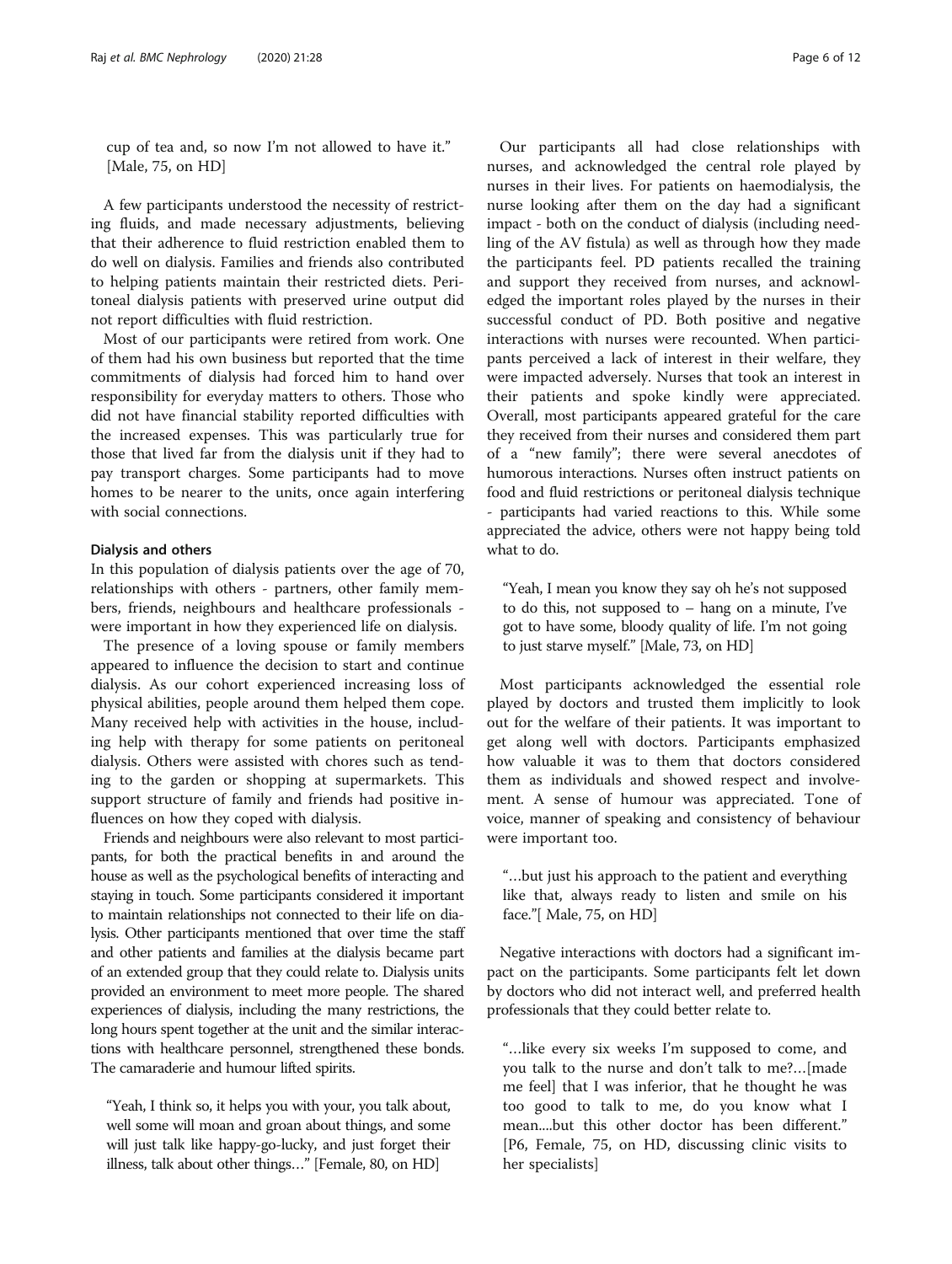Our older participants relied on health care professionals for most of their medical information. Some participants were involved in their own care and were enthusiastic about asking questions to understand their treatment or the working of the dialysis machine. For others, there was no desire to gather more information and instead they relied on professionals "knowing what they are doing".

Interestingly, some participants felt doctors could not help because doctors were too busy, or that they had not experienced first-hand what patients had gone through. This difference was highlighted by a participant who stated:

"He [the doctor] hasn't fallen on the floor, he hasn't, and carted him off to hospital so he's okay, you know. So, as far as I'm concerned it is a waste (to speak to doctors)." [Male, 78, on HD]

These beliefs eroded their trust in the doctor-patient interaction; they stated that there was no benefit in meeting their doctors regularly. Such comments were common when they felt that medical professionals had not been attentive enough or had not communicated well enough to satisfy their expectations.

Several participants commented that the experience of dialysis was quite different to what they had expected, or that they had not been given enough information.

"They just plonk you on the machine and that's it, you know, they do it, and they didn't explain things." [Female, 75, on HD]

Even participants who had received formal, structured pre-dialysis education regarding dialysis treatment did not retain all of the information received. (We could not explore, within the limitations of our design, if the participants had deficits in learning, memory or other aspects of cognition, or whether the methods of patient education locally available were unsuitable for this older cohort.) Patients who switched from one form of treatment to another, or returned to a therapy after a failed transplant, were much better prepared.

# **Discussion**

Our findings reflected the intrusive nature of dialysis, which impacted on almost every aspect of the life of the older adult on this treatment. There were four main overlapping meta-themes spread across domains: loss, uncertainty, acceptance and support. (Table [4](#page-7-0)).

# Loss

Our population of older patients on dialysis felt a pervasive sense of loss across all the four domains of

experience. Lindquist speaks of the dialysis patient's wishes for independence and normality - both these subjective feelings are lost when on dialysis [\[17\]](#page-10-0). Participants reported significant changes to their lives after starting dialysis, similar to the feeling of "life being lost" described by Monaro and colleagues [\[18\]](#page-10-0). Changes in participants' concepts of themselves were seen when they described their health in terms of machine performance or biochemical targets. Various authors have described this as a transition into a life restricted [\[19\]](#page-10-0); not finding space for "living"  $[21]$  or a life with physical shackles  $[22]$  $[22]$  $[22]$ .

McDonald described a continuum in responses to a life on dialysis, one aspect of which is a struggle between control and acquiescence [\[23\]](#page-10-0). Similar to this, in our population, some participants felt disempowered by their losses, while others learnt to adapt to them and carry on. Such participants described positive adaptation and the transformation to a new self, capable of dealing with the new realities, and appeared to have good outcomes on dialysis (see discussion below).

# **Uncertainty**

Uncertainty is another concept that spans several domains in our results. The repeated cycles of tiredness and improvement coinciding with HD sessions three times a week meant our participants were never sure of how they would feel, since dialysis sessions determined their status (variables such as large fluid removal targets, problematic needle insertion into the arteriovenous fistula or the behaviour of the dialysis nurses or doctors on the day). Those undergoing PD had a persistent fear of peritonitis and its effects. These feelings of vulnerability and uncertainty have been highlighted in several similar studies in the literature [\[21,](#page-10-0) [24\]](#page-10-0).

The future was unclear; several participants acknowledged that longevity was not certain and were happy to discuss advance health care directives. The inadequacies appearing with ageing and the experience of other dialysis patients (or other older acquaintances) dying impacted on their own outlook for the future. This uncertainty introduced by dialysis could worsen the tendency of older adults to have lower "meaning in life" scores [[25\]](#page-10-0).

## Acceptance/adaptation

Several researchers have studied the process of ageing, prominent in the narrative of our participants, as a process of adaptation to declining physical and cognitive capabilities [[26](#page-10-0), [27](#page-10-0)]. Previous studies have identified the theme of "attempting to maintain manageability" as part of life on dialysis [\[21\]](#page-10-0). We identified adaptations in our older population as a series of changes - in lifestyle, activities, diet, fluid intake and mental attitude, undertaken with the aim of optimizing outcomes. It appeared that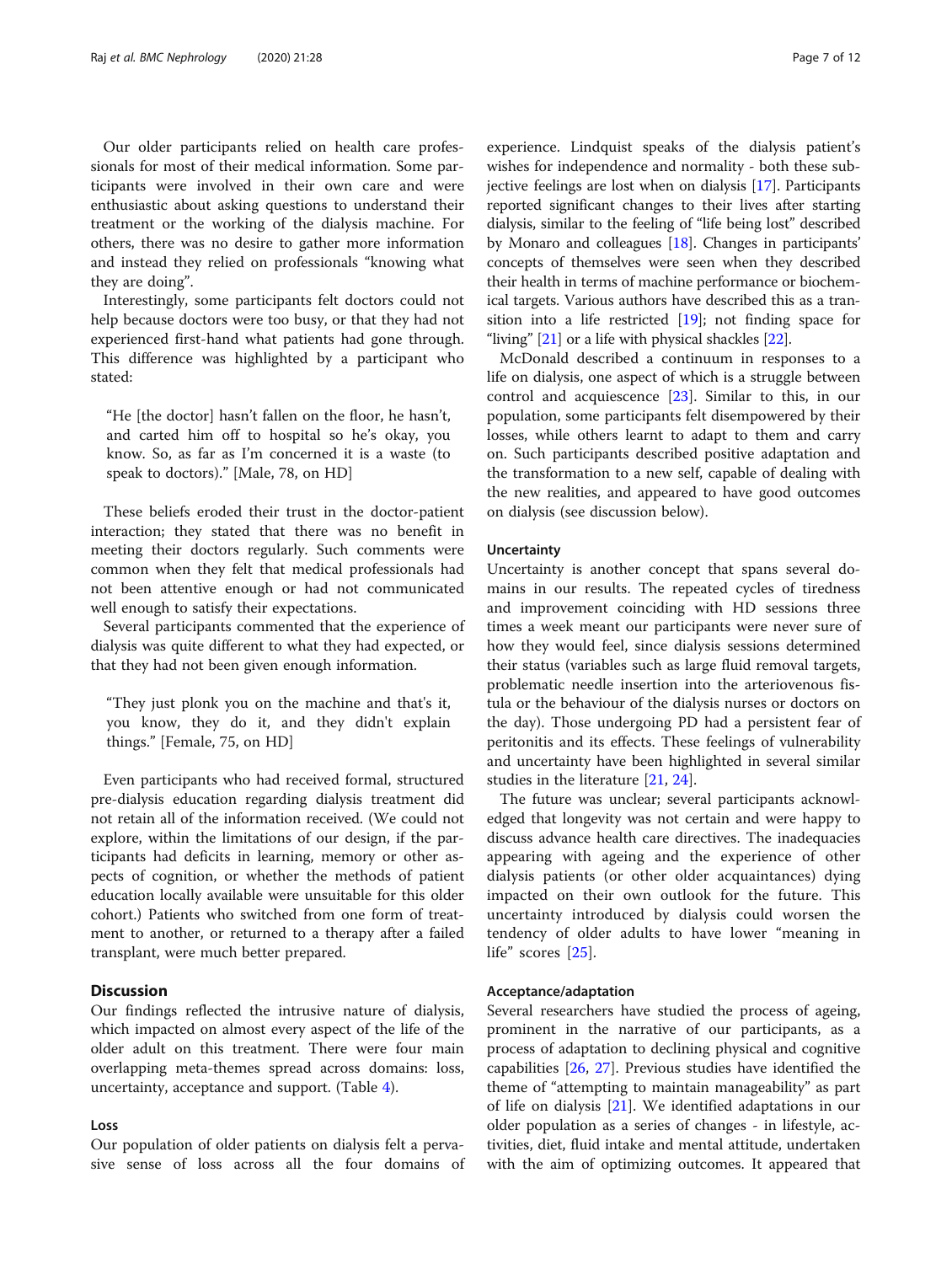<span id="page-7-0"></span>

|                               | Loss                                                                                                                                                                                                                                                    | Uncertainty                                                                                                                                                                                                                                                                                                                                                                    | Acceptance                                                                                                                                                                                                                                                         | Support/ Relationships                                                                                                                                                                                                                             |
|-------------------------------|---------------------------------------------------------------------------------------------------------------------------------------------------------------------------------------------------------------------------------------------------------|--------------------------------------------------------------------------------------------------------------------------------------------------------------------------------------------------------------------------------------------------------------------------------------------------------------------------------------------------------------------------------|--------------------------------------------------------------------------------------------------------------------------------------------------------------------------------------------------------------------------------------------------------------------|----------------------------------------------------------------------------------------------------------------------------------------------------------------------------------------------------------------------------------------------------|
| Dialysis<br>and the<br>self   | - Of choice: it is now either dialysis<br>or death<br>- Of control: nothing can be done<br>about it<br>- Of identity; personhood: dialysis<br>must go well for me to be okay<br>- Of pre-dialysis life: role, activities,<br>ideas for the retired life | - Dialysis sessions (determine<br>how I feel) are<br>unpredictable<br>- The machine tells you how<br>I am doing, not me.<br>- Rely on HCPs to<br>communicate clearly:<br>otherwise, I know nothing.<br>- No future hopes, other than<br>to continue dialysis until<br>death.                                                                                                   | - Rationalizing the need to be on<br>dialysis<br>- Positive outlook<br>- Taking control of life<br>- Use of humour to cope<br>- Life is worth living, purposeful                                                                                                   | - Relationships are crucial: as<br>support and as reason for living<br>- HCP interactions are crucial<br>- HCPs cannot do much if they<br>do not know how I live                                                                                   |
| Dialysis<br>and the<br>body   | - Of the sense of "normality": now<br>the machine-led life.<br>- Of wellbeing: the prominent<br>symptoms during and after<br>dialysis<br>- Of health: other medical issues<br>continue<br>- Of physical and mental functions<br>through ageing          | - About needling of AV<br>fistula - pain, bleeding<br>- Unpredictable symptoms<br>caused by dialysis<br>- Fluid removal on dialysis<br>and its effects: on energy,<br>on BP<br>- Discomfort in the dialysis<br>unit- chairs, temperature<br>- Other persistent symptoms<br>- Other unexpected illnesses,<br>including the fear of<br>peritonitis<br>- Thoughts about mortality | - Acknowledge effects of ageing<br>- Ask for help when needed<br>- Symptoms relieved by dialysis<br>- Pragmatic discussions about<br>death and functional limitations<br>- Participation in advance care<br>planning, including options for<br>dialysis withdrawal | - Receiving help to look after<br>oneself<br>- Discussion of advance care<br>plans with family, HCPs<br>- Discussing health issues with<br><b>HCPs</b>                                                                                             |
| Dialysis<br>and daily<br>life | - Of time: for everyday things; social<br>activities<br>- Of dietary choices: fluid and food<br>restrictions<br>- Of travel possibilities: all trips<br>linked to dialysis services<br>- Of finances: transport costs, phone<br>bills, lost earnings    | - Repeating cycle of wellness<br>and fatigue around the<br>days of HD<br>- Episodic nature of HD: the<br>need to arrange life around<br>dialysis times<br>- What is done on a day<br>depends on how the<br>dialysis session went.                                                                                                                                              | - Choosing activities according to<br>situation & capability<br>- Optimising health to engage in<br>preferred activities<br>- Seeking help where needed<br>- Accepting and modifying diet/<br>intake                                                               | - Receiving support from HCPs/<br>allied health<br>- Maintaining and strengthening<br>helpful relationships among<br>family and friends<br>- Making time for social activities                                                                     |
| Dialysis<br>and<br>others     | - Of social ties<br>- Of agency: the new need to<br>comply with HCP instructions,<br>rules for dialysis patients                                                                                                                                        | - Others did not<br>communicate: dialysis is not<br>how I expected<br>- Social commitments now<br>depend on dialysis<br>schedules                                                                                                                                                                                                                                              | - Accepting help where available<br>- Choosing to adhere to HCP<br>recommendations                                                                                                                                                                                 | - Engagement with HCPs to<br>improve the experience of<br>dialysis<br>- Maintain activities /<br>relationships outside dialysis<br>- Family / friends / relationships<br>that are nurturing<br>- Dialysis unit as a new family or<br>social outlet |

our participants on PD reported fewer problems adapting to treatment. In general, patients who tended to do well adapted to dialysis in positive ways, seeking to optimize their lives and in this way, to maximize the benefits of the restricted life on dialysis. Rittman describes this attempt by patients on dialysis to retain control over their lives by negotiating a new understanding of life and maintaining hope [\[28](#page-10-0)]. This contrasted with those reports where patients did not show this acceptance, and instead focused on the difficulties. These patients did not engage in making adaptations to life in order to deal with adversity [\[29](#page-10-0), [30](#page-10-0)].

# Relationships and support

Family members (and/or friends) had significant impacts on how life was perceived. Some participants felt that the involvement of their family was responsible for their

positive experience of dialysis; on the other hand, others stated that they stayed on dialysis in order to take care of their family members. Interactions with family - including the new acquaintances at the dialysis unit - were related to "meaning in life" and to hope for the future. This is consistent with other studies which describe the ageing patient attempting to regain control of their life roles as their care situation or dependency needs change [\[31\]](#page-10-0).

Nurses played an important role in the lives of these patients. Their skills and their interactions with patients determined how dialysis was perceived. Similar observations have been reported by Madar, who commented that nurses have significant impacts on reducing the stress of dialysis [[32](#page-10-0)].

With regard to the relationship with doctors, the need to be seen as "normal" "as a human being", and "with respect" was manifest, similar to other qualitative studies [\[21,](#page-10-0) [31](#page-10-0)].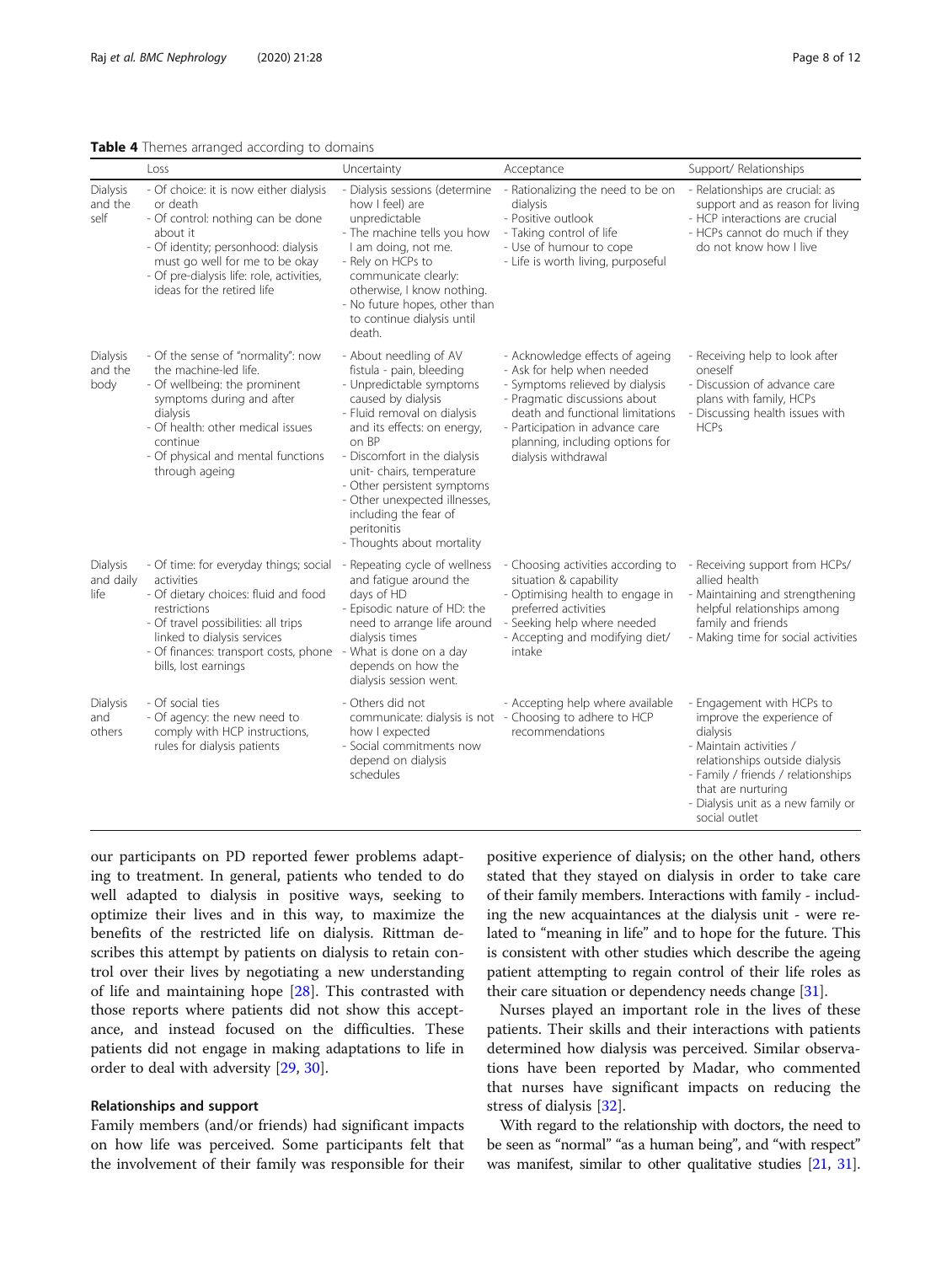There was a spectrum of variable expectations from older patients on dialysis, emphasizing the importance of an individualized approach based on patients' needs.

Our study had limitations. The limited number of participants may not be representative of the entire population. We interviewed participants already on dialysis, who were not cognitively impaired, and this could have biased results, since cognitively intact older patients who are on active treatment may represent a cohort more likely to achieve good outcomes. We did not design our study to compare HD and PD modalities, but it is likely that there are differences in outcomes between them; similarly, there may be differences in the cohorts that choose each form of treatment. However, we have focused on the overall impacts of dialysis treatment and believe that our insights address issues common to all forms of treatment undertaken by the older individual, who contends with declining abilities, increasing dependency and uncertain outcomes.

# Conclusions: our results in the context of clinical practice

The predictors of a good outcome on dialysis, listed in Table 5, were postulated by reflexive analysis, drawing interpretations from participants' descriptions of positive and negative experiences on dialysis. Most of these factors can be assessed using targeted history-taking, or using several validated questionnaires and other tools, some of which are listed in Table [6.](#page-9-0) When indicated, some psychological factors may be amenable to interventions such as cognitive behavioural therapy. Our research also highlights several social factors which have an influence on dialysis outcomes, thus highlighting the importance of a holistic approach to the elderly person considering dialysis.

Our analysis raised the possibility that the experience of life on dialysis was different for patients on PD compared to those on HD. Our study was not designed to specifically study this difference, but it is possible that the mode of therapy and the place of therapy (home versus centre-based treatment) could have significant effects. Those on PD were quite concerned with the smooth conduct of therapy and often commented on significant interactions with PD nurses. As they became weaker physically, they relied significantly on family members as they still needed to conduct their therapy by themselves at home. Other than the resentment at being confined to bed for long hours every night, in the limited number of patients on PD in our study, there were fewer reported difficulties with adapting to dialysis. We suggest that the direct comparison of HD and PD in the elderly population with regard to their impacts on outcome are an important area for future research.

Table [6](#page-9-0) offers some practical suggestions to mitigate poor outcomes on dialysis for the elderly and provides a list of objective assessment tools that may be useful.

# Table 5 Predictors of a good outcome and methods of assessment, derived from reflexive interpretative analysis

Physical factors

- prominent uraemic symptoms that may be relieved by dialysis (e.g., nausea, anorexia)
- low levels of pre-existing frailty/physical dependence
- absence of pre-existing significant symptoms that are unlikely to be relieved by dialysis (e.g., chronic pain, depression)
- the ability to tolerate dialysis, particularly fluid removal
- a functional access for dialysis which is not problematic to use/ maintain

Psychological factors

- lack of conflict or ambiguity around the decision to start dialysis
- expectations from dialysis that are reasonable and achievable
- illness perception an internal locus of control, willingness to take responsibility for own health
- understanding of dialysis treatment and need for lifestyle changes, food/fluid restrictions
- actively choosing a positive attitude; not "giving up", willingness and opportunity to adapt to changing circumstances
- hopeful; engaged with the future; "meaning and purpose" in life

Social factors

- family as motivation: providing physical/psychological support, family that requests continuance on dialysis or other treatment, participants who continue dialysis in order to be able to look after their family members
- involvement of close family/friends/carers in daily life, in healthcare decisions
- participants who derive social benefit from interactions of the dialysis unit (particularly if socially isolated)
- ability to travel or engage in other activities (personal or social) separate from dialysis

Healthcare provider/institutional/societal factors:

- positive relationships with healthcare providers, where patients feel valued and listened to
- appropriate skill sets among medical and nursing staff
- opportunity to consider or participate in advance care planning
- patient-friendly staff and dialysis facilities (e.g., flexible schedules, comfortable chairs, adequate heating)
- easy access to dialysis facilities, including proximity, transport arrangements
- financial stability or lack of financial penalties from being on dialysis
- access to social/formal community support that is affordable and always available

Nephrology teams may not possess all the skills required to ensure good dialysis outcomes for the elderly, and a multidisciplinary approach, with involvement of other specialists, including geriatricians, psychologists, nurse educators and social workers may be optimal.

The realities of ageing and its associated problems continue for patients on dialysis, as do the difficulties caused by other comorbid conditions. Patients reporting good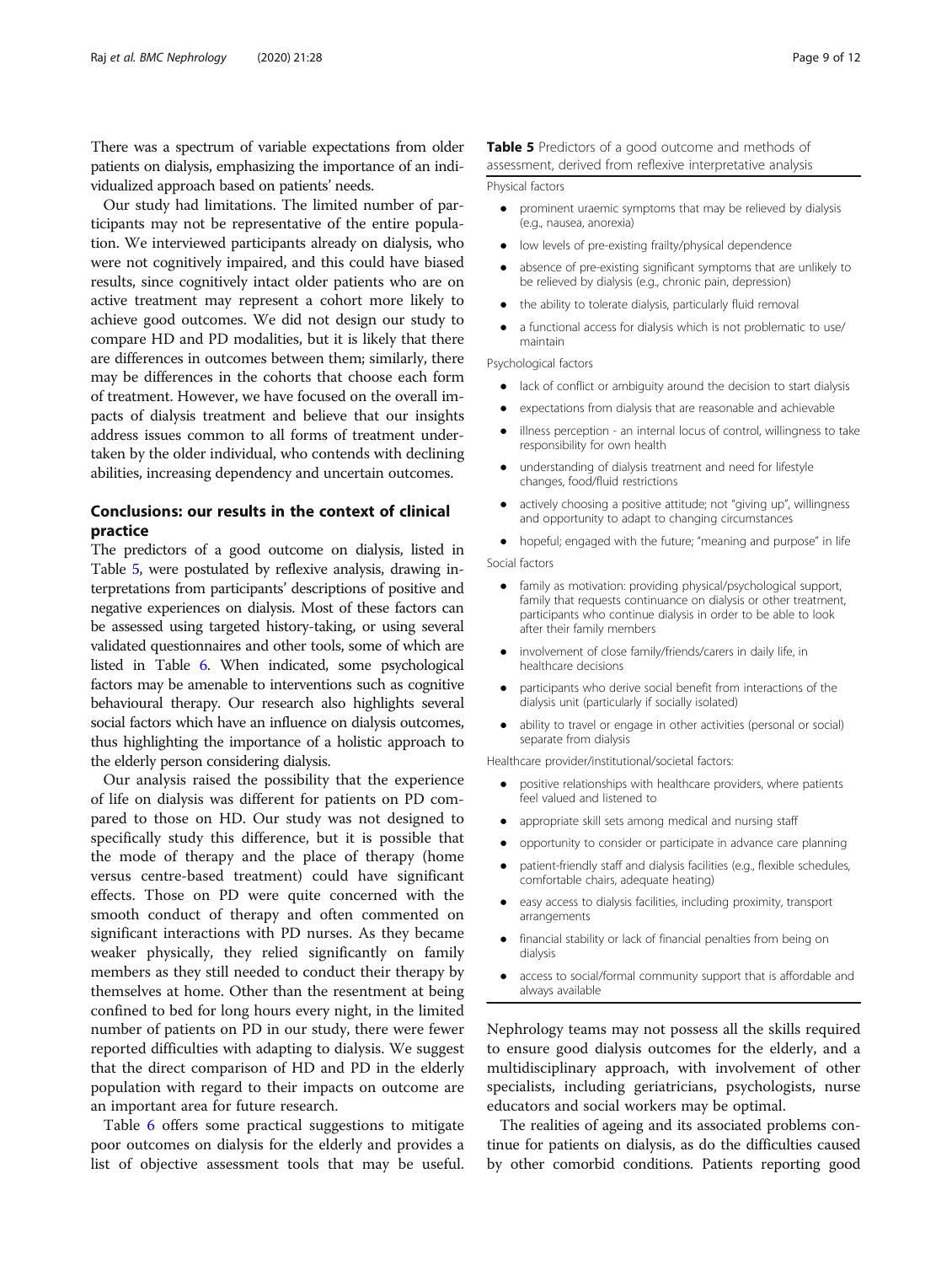<span id="page-9-0"></span>

|  |  | Table 6 Some interventions to improve dialysis outcomes |  |  |  |  |
|--|--|---------------------------------------------------------|--|--|--|--|
|--|--|---------------------------------------------------------|--|--|--|--|

| Factors potentially leading to<br>poor outcomes                          | Suggested Interventions                                                                                                                                                  | Objective Assessment (clinical / research purposes)                                                   |  |  |  |
|--------------------------------------------------------------------------|--------------------------------------------------------------------------------------------------------------------------------------------------------------------------|-------------------------------------------------------------------------------------------------------|--|--|--|
| The decision to have dialysis framed as a                                | Specific discussions around choice; presentation                                                                                                                         | Decision support aids (e.g., web-based aids, [33]                                                     |  |  |  |
| choice as between dialysis (living) versus<br>dying; decisional conflict | of alternatives to dialysis such as maximal<br>supportive care; involvement of family / carers                                                                           | The Yorkshire Dialysis Decision Aid (YODDA) [34])                                                     |  |  |  |
|                                                                          | in decision-making                                                                                                                                                       | The 'SURE' test [35]                                                                                  |  |  |  |
| Undue expectations of symptom benefit                                    | Discuss inconsistency of symptom relief;                                                                                                                                 | Symptoms /quality of life surveys [36]                                                                |  |  |  |
| from dialysis                                                            | appearance of new symptoms with dialysis<br>(e.g., needling pain, fatigue)                                                                                               | Frailty indices [37]                                                                                  |  |  |  |
|                                                                          |                                                                                                                                                                          | Comprehensive Geriatric Assessments (CGA) [38]                                                        |  |  |  |
| Being ill-prepared for the restrictions and                              | Information tailored for the older patient                                                                                                                               | Assessment of health literacy [39]                                                                    |  |  |  |
| the reality of life on dialysis                                          | (more time, more repetition); Specifically discuss<br>restrictions to travel, diet, fluid intake                                                                         | Becker-Maiman model for analysis of<br>compliance [40]                                                |  |  |  |
|                                                                          |                                                                                                                                                                          | Beliefs and Behaviour Questionnaire (BBQ) [41]                                                        |  |  |  |
| Effects of ageing, physical or cognitive<br>decline                      | Screen for frailty and risk of falls; prevent<br>deterioration if possible, address frailty, monitor<br>functional status, provide support before the<br>patient "fails" | Dialysis Diet and Fluid non-adherence<br>Questionnaire [42]; Illness perception<br>questionnaire [43] |  |  |  |
| Curtailment of activities outside dialysis;<br>changing life-role        | Explore personal values, discuss impacts of<br>dialysis on the rest of the patient's life                                                                                |                                                                                                       |  |  |  |
| The time commitment; losing time for<br>'living'                         | Specifically discuss time lost - including time<br>needed for travel, and the time lost resting after<br>dialysis.                                                       |                                                                                                       |  |  |  |
| Impact and recurring nature of<br>post-dialysis fatique                  | Warn patients of cyclic nature of symptoms like<br>post-dialysis tiredness and their impact on life                                                                      | Dedicated fatigue scales / inventory [44]                                                             |  |  |  |
| Lack of a "positive attitude", actively                                  | Clinician focus and involvement in facilitating                                                                                                                          | Illness perception questionnaire [43]                                                                 |  |  |  |
| adapting to effects of dialysis on life                                  | psychological adaptation, consider behavioural<br>therapy if needed                                                                                                      | Inventory of Coping Strategies Used by the<br>Elderly ICSUE [45]                                      |  |  |  |
| Inability to maintain or enjoy goals /                                   | Encourage and plan with patients regarding:                                                                                                                              | Life Attitudes Profile [46]                                                                           |  |  |  |
| values / activities outside of dialysis                                  | Selecting the right activities according to current<br>limitations, optimising self for their performance,<br>and making compensations / accepting help<br>where needed  | Personal Meaning Profile [47]                                                                         |  |  |  |
| Loss of the feelings of being valued,                                    | Focus on meaningful clinician interactions;                                                                                                                              | Quality of life scales [36]                                                                           |  |  |  |
| loved, supported.                                                        | monitor support from family, friends; Consider<br>needs of carers.                                                                                                       | Trust in Physician Scale [48]                                                                         |  |  |  |
|                                                                          |                                                                                                                                                                          | Zarit Burden Interview [49]                                                                           |  |  |  |

outcomes have often modified their activities according to capability, accepted support from those around them, and sustained beneficial social ties. An active choice to undertake dialysis treatment, with awareness of the difficulties of life on dialysis and in an environment of adequate support will increase the chances of being able to adapt successfully and experience good outcomes.

# Supplementary information

Supplementary information accompanies this paper at [https://doi.org/10.](https://doi.org/10.1186/s12882-020-1695-1) [1186/s12882-020-1695-1.](https://doi.org/10.1186/s12882-020-1695-1)

Additional file 1. Participant Interview Guide Additional file 2. COREQ checklist.

## Abbreviations

HD: Haemodialysis; Kt/V: Stands for Kt/V<sub>urea</sub>, which is the clearance of urea multiplied by dialysis duration and normalized for urea distribution volume; used as a surrogate for dialysis adequacy; PD: Peritoneal Dialysis

Acknowledgements Not applicable.

### Authors' contributions

RR was the primary author; contributed to conception, design, acquisition, analysis, interpretation of data, drafting of the manuscript and all revisions; BB conducted the interviews, checked transcripts for accuracy; MF contributed to conception, design, analysis, interpretation of data, drafting of the manuscript and all revisions; KA contributed to design, drafting of the manuscript and all revisions; MJ contributed to design, interpretation, drafting of the manuscript and all revisions. All authors approved the submitted version and have agreed to be personally accountable for their own contributions and to ensure that questions related to the accuracy or integrity of any part of the work are appropriately investigated, resolved, and documented in the literature.

### Funding

This project was funded by a limited grant from the Clifford Craig Medical Research Foundation at the Launceston General Hospital, Launceston, Tasmania. The funding body had no role in the design of the study and collection, analysis or interpretation of the data, or in the preparation of the manuscript.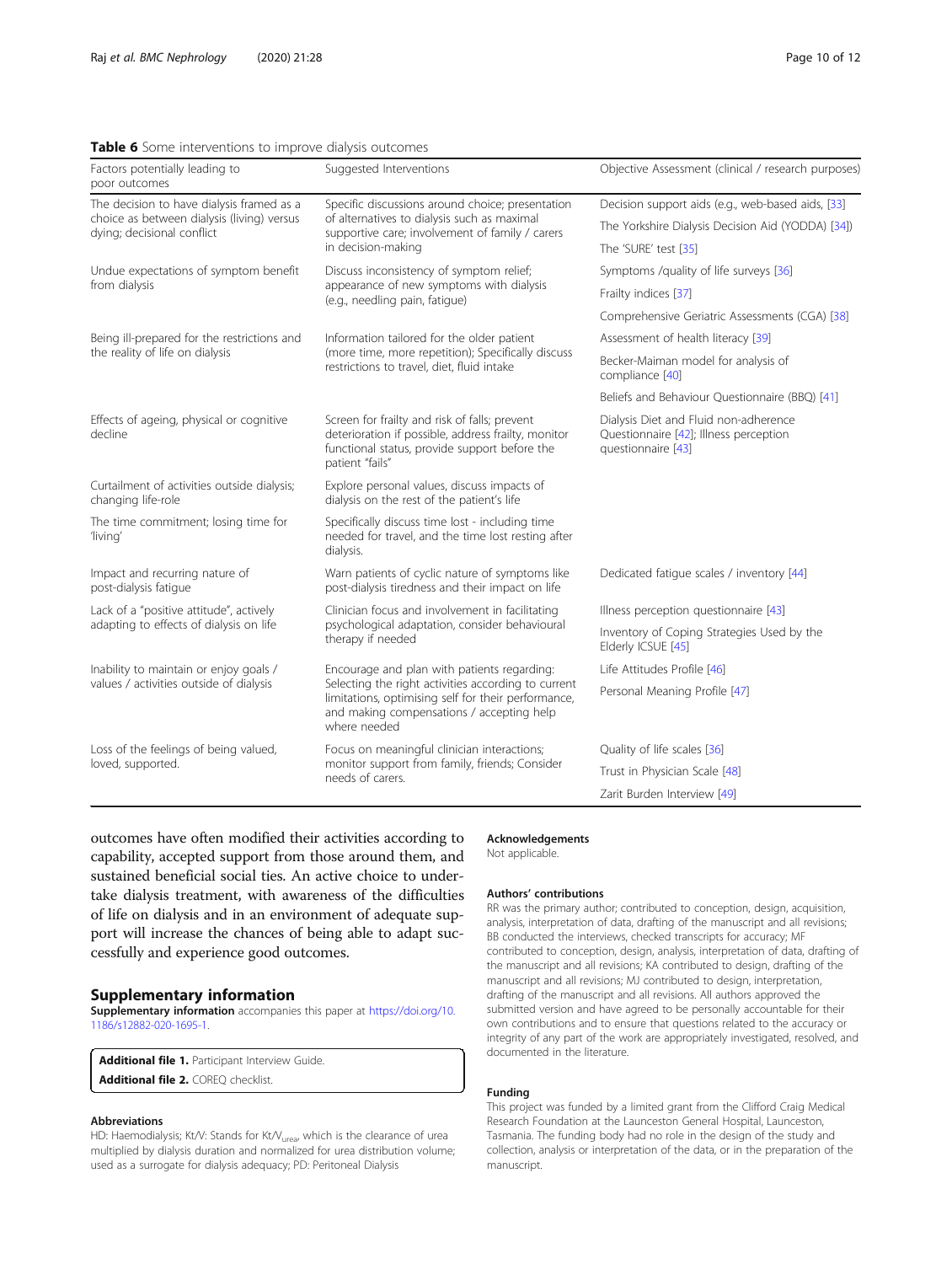## <span id="page-10-0"></span>Availability of data and materials

Transcripts of interviews are stored in electronic format on secure servers at the University of Tasmania. All data generated during analysis in the study are also stored on these servers; where deemed necessary for publication, they have been included in this published article.

### Ethics approval and consent to participate

The research protocol was approved by the Tasmanian Human Research Ethics Committee (H0014515). All participants received a participant information sheet; they subsequently signed an informed consent form prior to participation.

## Consent for publication

Not applicable.

## Competing interests

The authors declare that they have no competing interests.

## Author details

<sup>1</sup>School of Medicine, University of Tasmania, Hobart, Australia. <sup>2</sup>Launceston General Hospital, Launceston, Tasmania 7250, Australia. <sup>3</sup>School of Health Sciences, University of Tasmania, Hobart, Australia. <sup>4</sup>Faculty of Health, University of Tasmania, Hobart, Australia.

## Received: 22 March 2019 Accepted: 20 January 2020 Published online: 29 January 2020

### References

- Liyanage T, Ninomiya T, Jha V, Neal B, Patrice HM, Okpechi I, et al. Worldwide access to treatment for end-stage kidney disease: a systematic review. Lancet. 2015;385(9981):1975–82.
- 2. ANZDATA. Registry. 41st Report. Chapter 2: Prevalence of Renal Replacement Therapy for End Stage Kidney Disease. Adelaide, Australia: Australia and New Zealand: Dialysis and Transplant Registry; 2018. [cited 2019 Feb 28]. Available from: <http://www.anzdata.org.au>
- Saran R, Robinson B, Abbott KC, Agodoa LYC, Bhave N, Bragg-Gresham J, et al. US renal data system 2017 annual data report: epidemiology of kidney disease in the united states. Am J Kidney Dis. 2018;71(3S1):A7.
- MacNeill SJ, Ford D, Evans K, Medcalf JF. Chapter 2 UK renal replacement therapy adult prevalence in 2016: national and Centre-specific analyses. Nephron. 2018;139(Suppl 1):47–74.
- 5. Masakane I, Nakai S, Ogata S, Kimata N, Hanafusa N, Hamano T, et al. Annual dialysis data report 2014, JSDT renal data registry (JRDR). Ren Replace Ther. 2017;3(1):18.
- 6. Canaud B, Tong L, Tentori F, Akiba T, Karaboyas A, Gillespie B, et al. Clinical practices and outcomes in elderly hemodialysis patients: results from the Dialysis outcomes and practice patterns study (DOPPS). Clin J Am Soc Nephrol. 2011;6(7):1651–62.
- 7. Verberne WR, Dijkers J, Kelder JC, Geers ABM, Jellema WT, Vincent HH, et al. Value-based evaluation of dialysis versus conservative care in older patients with advanced chronic kidney disease: a cohort study. BMC Nephrol. 2018;19:205.
- Russ AJ, Shim JK, Kaufman SR. The value of "life at any cost": talk about stopping kidney dialysis. Soc Sci Med. 2007;64(11):2236–47.
- 9. Thamer M, Kaufman JS, Zhang Y, Zhang Q, Cotter DJ, Bang H. Predicting early death among elderly dialysis patients: development and validation of a risk score to assist shared decision making for dialysis initiation. Am J Kidney Dis. 2015;66(6):1024–32.
- 10. Iyasere O, Brown EA. Mortality in the elderly on dialysis: is this the right debate? Clin J Am Soc Nephrol. 2015;10(6):920–2.
- 11. van Loon IN, Boereboom FTJ, Bots ML, Verhaar MC, Hamaker ME. A national survey on the decision-making process of dialysis initiation in elderly patients. Neth J Med. 2015;73(5):227–35.
- 12. Rosansky SJ, Schell J, Shega J, Scherer J, Jacobs L, Couchoud C, et al. Treatment decisions for older adults with advanced chronic kidney disease. BMC Nephrol. 2017;18(1):200.
- 13. Sherbourne CD, Meredith LS, Rogers W, Ware JE. Social support and stressful life events: age differences in their effects on health-related quality of life among the chronically ill. Qual Life Res. 1992;1(4):235–46.
- 14. Kurella Tamura M, Covinsky KE, Chertow GM, Yaffe K, Landefeld CS, McCulloch CE. Functional status of elderly adults before and after initiation of dialysis. N Engl J Med. 2009;361(16):1539–47.
- 15. Dahlerus C, Quinn M, Messersmith E, Lachance L, Subramanian L, Perry E, et al. Patient perspectives on the choice of Dialysis modality: results from the empowering patients on choices for renal replacement therapy (EPOCH-RRT) study. Am J Kidney Dis. 2016;68(6):901–10.
- 16. Charlson ME, Pompei P, Ales KL, MacKenzie CR. A new method of classifying prognostic comorbidity in longitudinal studies: development and validation. J Chronic Dis. 1987;40(5):373–83.
- 17. Lindqvist R, Carlsson M, Sjödén P-O. Coping strategies and health-related quality of life among spouses of continuous ambulatory peritoneal dialysis, haemodialysis, and transplant patients. J Adv Nurs. 2000;31(6):1398–408.
- 18. Monaro S, Stewart G, Gullick J. A "lost life": coming to terms with haemodialysis. J Clin Nurs. 2014;23(21–22):3262–73.
- 19. Al-Arabi S. Quality of life: subjective descriptions of challenges to patients with end stage renal disease. Nephrol Nurs J. 2006;33(3):285–92.
- 20. Schaafsma J, Osoba D. The Karnofsky performance status scale re-examined: a cross-validation with the EORTC-C30. Qual Life Res. 1994 Dec;3(6):413–24.
- 21. Hagren B, Pettersen I-M, Severinsson E, Lützén K, Clyne N. Maintenance haemodialysis: patients' experiences of their life situation. J Clin Nurs. 2005; 14(3):294–300.
- 22. Bayhakki HU. Lived experiences of patients on hemodialysis: a metasynthesis. Nephrol Nurs J. 2012;39(4):295–304.
- Martin-McDonald K. Being dialysis-dependent: a qualitative perspective. Collegian. 2003;10(2):29–33.
- 24. Chiaranai C. The lived experience of patients receiving hemodialysis treatment for end-stage renal disease: a qualitative study. J Nurs Res. 2016; 24(2):101–8.
- 25. Hsieh L-Y, Lin S-Y. Exploring factors affecting meaning of life perceptions among ESRD elders. Hu Li Za Zhi. 2009;56(5):39–48.
- 26. Martin P, Kelly N, Kahana B, Kahana E, Willcox BJ, Willcox DC, et al. Defining successful aging: a tangible or elusive concept? Gerontologist. 2015;55(1):14–25.
- 27. Carpentieri JD, Elliott J, Brett CE, Deary IJ. Adapting to aging: older people talk about their use of selection, optimization, and compensation to maximize well-being in the context of physical decline. J Gerontol B, Psychol Sci Soc Sci. 2017;72(2):351–61.
- 28. Rittman M, Northsea C, Hausauer N, Green C, Swanson L. Living with renal failure. ANNA J. 1993;20(3):327–31 discussion 332.
- 29. Linley PA, Joseph S. Positive change following trauma and adversity: a review. J Trauma Stress. 2004;17(1):11–21.
- 30. Ahmad MM, Al Nazly EK. Hemodialysis: stressors and coping strategies. Psychol Health Med. 2015;20(4):477–87.
- 31. Reid C, Seymour J, Jones C. A thematic synthesis of the experiences of adults living with hemodialysis. Clin J Am Soc Nephrol. 2016;11(7):1206–18.
- 32. Madar H, Bar-Tal Y. The experience of uncertainty among patients having peritoneal dialysis. J Adv Nurs. 2009;65(8):1664–9.
- 33. Fortnum D, Smolonogov T, Walker R, Kairaitis L, Pugh D. "My kidneys, my choice, decision aid": supporting shared decision making. J Ren Care. 2015; 41(2):81–7.
- 34. Winterbottom AE, Gavaruzzi T, Mooney A, Wilkie M, Davies SJ, Crane D, et al. Patient acceptability of the Yorkshire Dialysis decision aid (YoDDA) booklet: a prospective non-randomized comparison study across 6 Predialysis services. Perit Dial Int. 2016;36(4):374–81.
- 35. Légaré F, Kearing S, Clay K, Gagnon S, D'Amours D, Rousseau M, et al. Are you SURE?: assessing patient decisional conflict with a 4-item screening test. Can Fam Physician. 2010;56(8):e308–14.
- 36. Flythe JE, Powell JD, Poulton CJ, Westreich KD, Handler L, Reeve BB, et al. Patient-reported outcome instruments for physical symptoms among patients receiving maintenance Dialysis: a systematic review. Am J Kidney Dis. 2015;66(6):1033–46.
- 37. van Loon IN, Goto NA, Boereboom FTJ, Bots ML, Verhaar MC, Hamaker ME. Frailty screening tools for elderly patients incident to dialysis. Clin J Am Soc Nephrol. 2017;12(9):1480–8.
- 38. Ellis G, Whitehead MA, O'Neill D, Langhorne P, Robinson D. Comprehensive geriatric assessment for older adults admitted to hospital. Cochrane Database Syst Rev. 2011;7:CD006211.
- 39. Chesser AK, Keene Woods N, Smothers K, Rogers N. Health literacy and older adults: a systematic review. Gerontol Geriatr Med. 2016;2:1–13.
- 40. Becker MH, Maiman LA. Sociobehavioral determinants of compliance with health and medical care recommendations. Med Care. 1975;13(1):10–24.